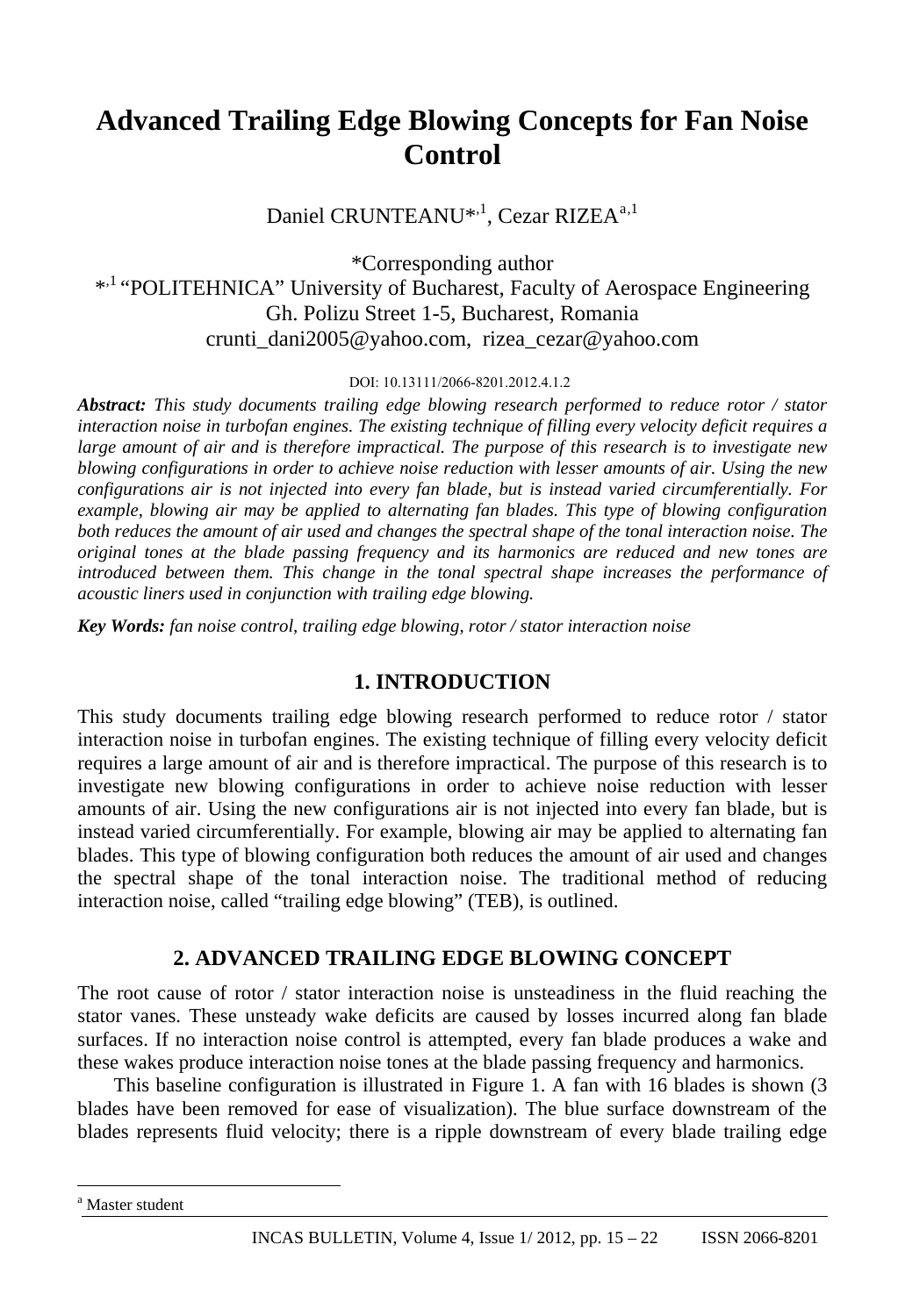representing the wake due to that blade. The stators (not shown) would be further downstream.

The spectrum shows the interaction noise produced in this situation. Interaction tones are produced at the blade passing frequency and harmonics (1xBPF, 2xBPF, 3xBPF, etc.)



Fig. 1 Fan, wakes, and interaction noise with no tab [20]

The conventional application of trailing edge blowing requires a large amount of air because every wake deficit is filled. This configuration of TEB applied to every blade is shown in Figure 2, which shows the same fan as Figure 1 except that the wakes are greatly reduced.

With only small amounts of unsteadiness present in the velocity profile only small amounts of interaction noise are produced. The interaction tones are smaller than they were in the baseline configuration of Figure 2, and would be eliminated completely if the wakes were perfectly filled. Any remaining interaction noise is, however, present at the same frequencies and modes as it was with no blowing; only the magnitudes are reduced.



Fig. 2 Fan, Wakes, and Interaction Noise with Full TEB [20]

Advanced trailing edge blowing differs from conventional (full / every blade) trailing edge blowing because it does not attempt to fill every wake profile. This partial-blowing configuration results in an immediate savings of air.

Instead of injecting air on every blade to fill every wake deficit, the application of air is varied circumferentially to selectively fill wakes. This selective wake filling can be done in any number of different ways, but numerical predictions have identified two configurations in particular that are used in this research. The two configurations were chosen because they were predicted to give the best and the worst noise reductions, respectively. The first configuration predicted to give the most noise reduction is called "ATEB 1x1" and consists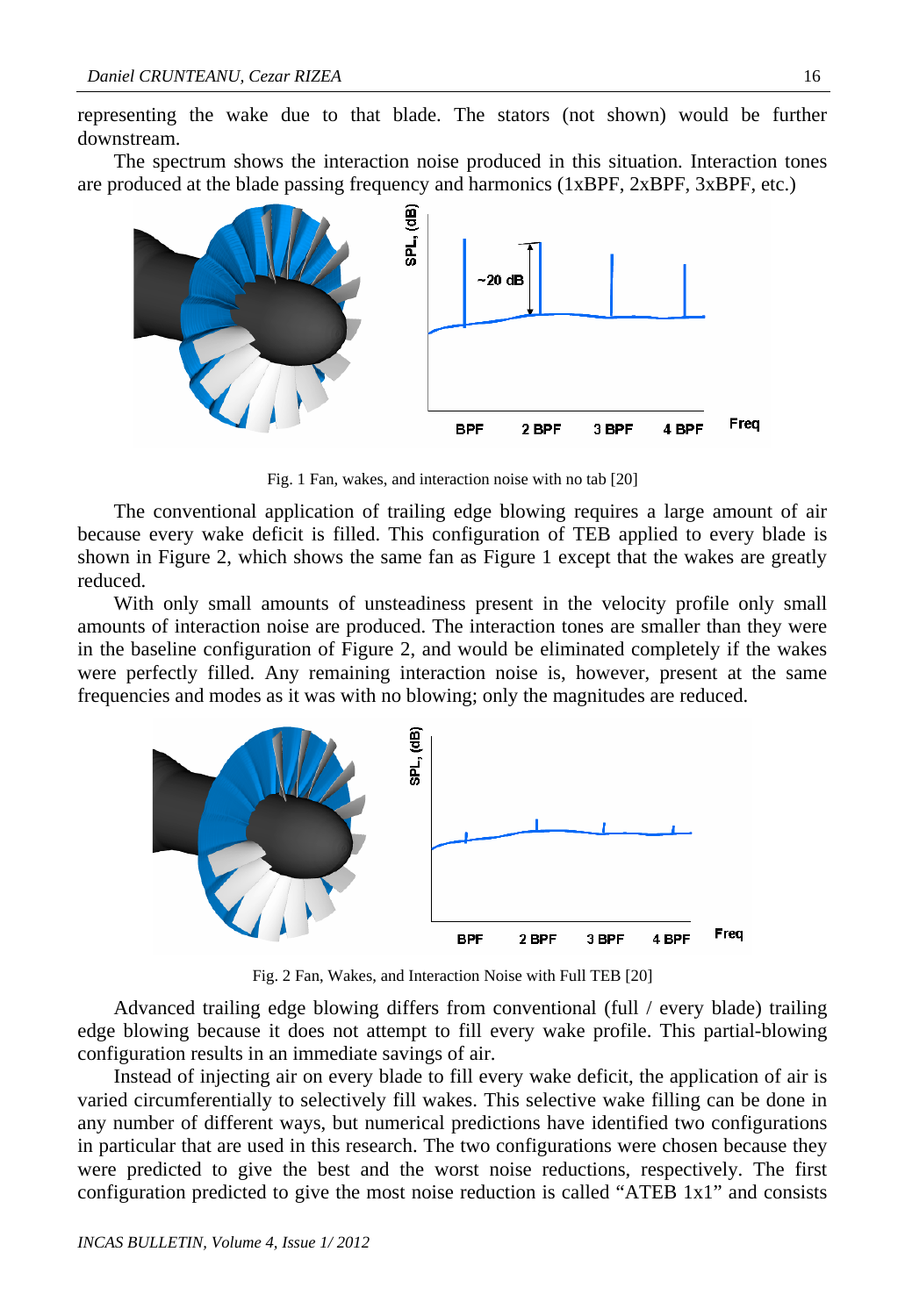of injecting air into alternating fan blades. The second configuration predicted to give the worst noise reduction is called "ATEB 2x2" and consists of injecting air into alternating, adjacent fan blades. That is, air is injected into two adjacent blades, skipped on the next two, applied on the next two, etc. Both of these advanced layouts use air on exactly half of the fan blades present, and therefore theoretically should use half as much air as conventional TEB.

The ATEB 1x1 layout serves as an example in Figure 3. For this explanation, it is assumed that TEB perfectly fills any wake that it is applied to. Therefore, applying the ATEB **All Wakes Filled** 1x1 configurations is, acoustically speaking, equivalent to halving the number of fan blades. The shape on the interaction noise is changed accordingly. In this case (ATEB 1x1), the acoustic blade passing frequency is reduced to half of the physical blade passing frequency. The harmonics are therefore spaced more closely together. This behavior is demonstrated in Figure 3, which shows the effects of applying the ATEB 1x1 layout. The illustration of the fan shows how alternating wakes are filled. The spectrum shows a reduction in the original tones' power and the introduction of new tones at new interaction frequencies.

New interaction modes are present at the new interaction frequencies, but the modal structure at the "original" frequencies (1xBPF, 2xBPF, etc) is not changed by the application of ATEB. This has two implications. The first is that any tone that is cut off with no TEB or full TEB remains cut off when ATEB is applied. For example, fans are often designed to cut off the 1xBPF tone. This tone will remain cut off when ATEB is applied. The second implication is that ATEB should always decrease the original tones' power levels. This is because the modal structure is held constant at the original frequencies while there are fewer wakes present to drive noise generation.



Fig. 3 Fan, Wakes, and Interaction Noise with ATEB 1x1 [20]

All of the ATEB layouts are by definition partial-blowing layouts, and as such they do not achieve as much source-level noise reduction as conventional TEB on every blade. Some of the velocity deficits are still present and therefore still produce some interaction noise.

This remaining noise is managed with acoustic liners. Acoustic liners used in turbofan engines typically have high resistances, and are most effective at attenuating broadband noise. The liner can be tuned to a specific tone at a specific engine power setting by designing the proper liner cavity depth and having a low resistance.

However, the liner becomes less effective for the other tones and power settings. Thus, the liner is designed to be effective over a broad frequency band by increasing the liner resistance. Rotor / stator interaction noise is tonal in nature, and the interaction noise resulting from a fan with no TEB or full TEB has tones only at the BPF and harmonics.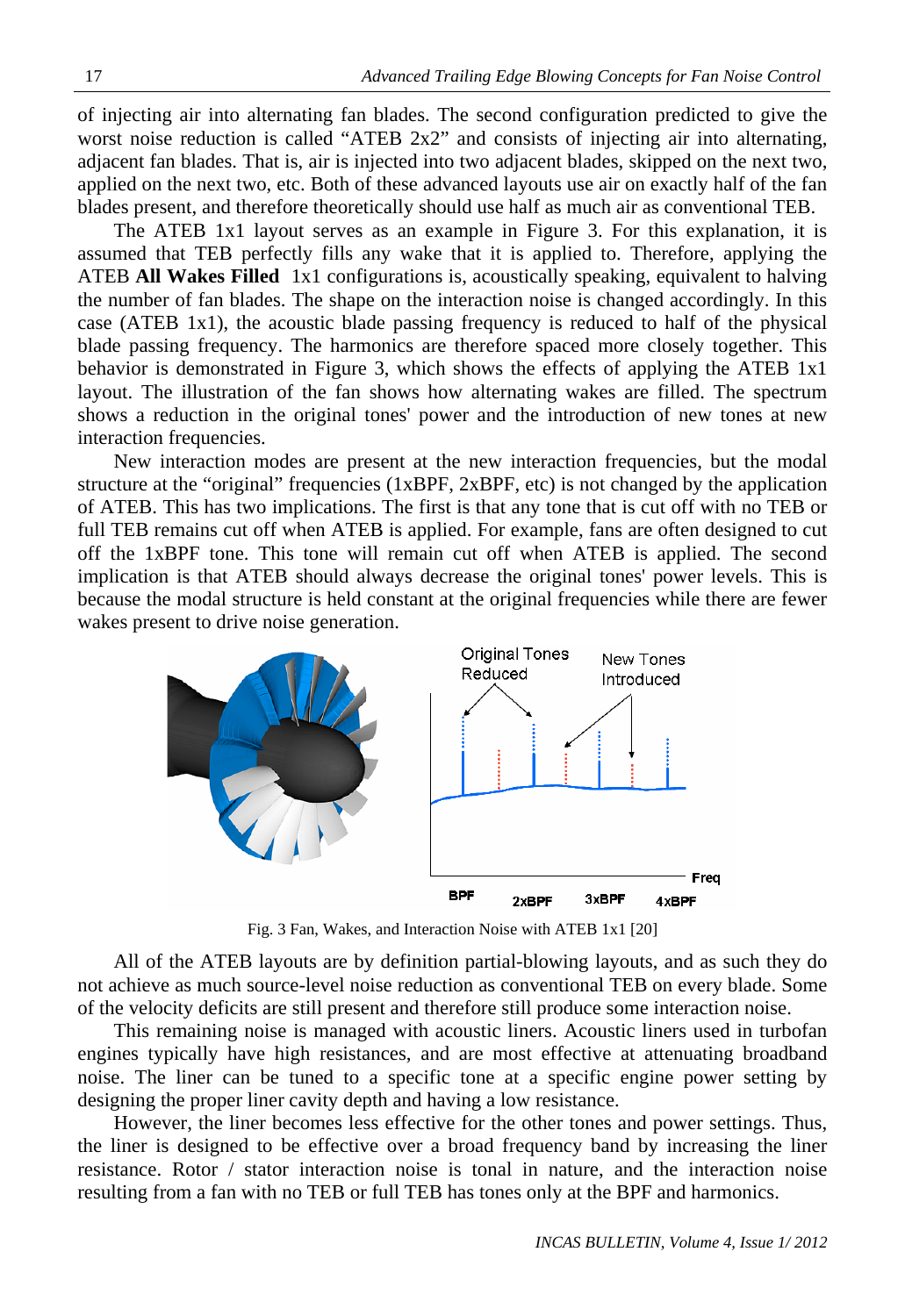Liner performance on conventional interaction noise is poor because the noise is strongly tonal in nature but the liners are designed to attenuate broadband noise. When ATEB is used the spectral shape of the interaction noise is changed.

The sound energy is split into more tones spread out over more frequencies. In addition the distribution of power over radial modes may be changed even within a particular frequency.

The noise from a fan with ATEB is more "like" broadband noise. Therefore acoustic liner performance is expected to be improved.

A standard rotor produces interaction noise only at the BPF and harmonics, but an ATEB configured rotor produces more interaction tones. The ATEB interaction spectrum is a better fit for a high resistance liner's attenuation curve.

To summarize the concept, advanced trailing edge blowing leaves some of the wake deficits unfilled in order to use less air.

Because some of the deficits are left unfilled, less source level noise reduction is achieved with ATEB than is achieved with TEB. A second effect of ATEB is to modify the spectral shape of the tonal interaction noise.

The modified spectrum allows acoustic liners to perform better, making up for the lesser amount of source-level reduction. The end result is that similar overall noise reduction levels are achieved while using less air.

This hypothesis is investigated and demonstrated in this study.

The approach is used to find the optimum blowing rate for the TEB, ATEB 1x1, and ATEB 2x2 configurations.

The results are shown in Figure 4. (There are no experimental data for the full TEB layout with 28 vanes.) The ATEB 1x1 layout has its optimum blowing rate at 0.9% resulting in a reduction of 5 dB.

The ATEB 2x2 configurations performed especially poorly, with all of the blowing rates actually increasing the sound power. The lowest of these powers is achieved at a blowing rate of 0.8%, which increases the power by 0.8 dB. The reason for the power increase is discussed below.



Fig. 4 Power vs. Blowing Rate for the Configurations [Inlet Duct, 28 Vanes]

The power due to the original and new tones can be seen in Figure 5. For the ATEB 1x1 configurations, the new tones' power is small at the lesser blowing rates and nearly equal to the original tones' power at the highest blowing rate of 1.0%. For the ATEB 2x2 configurations, the new tones' power is about the same as the original tones' at all of the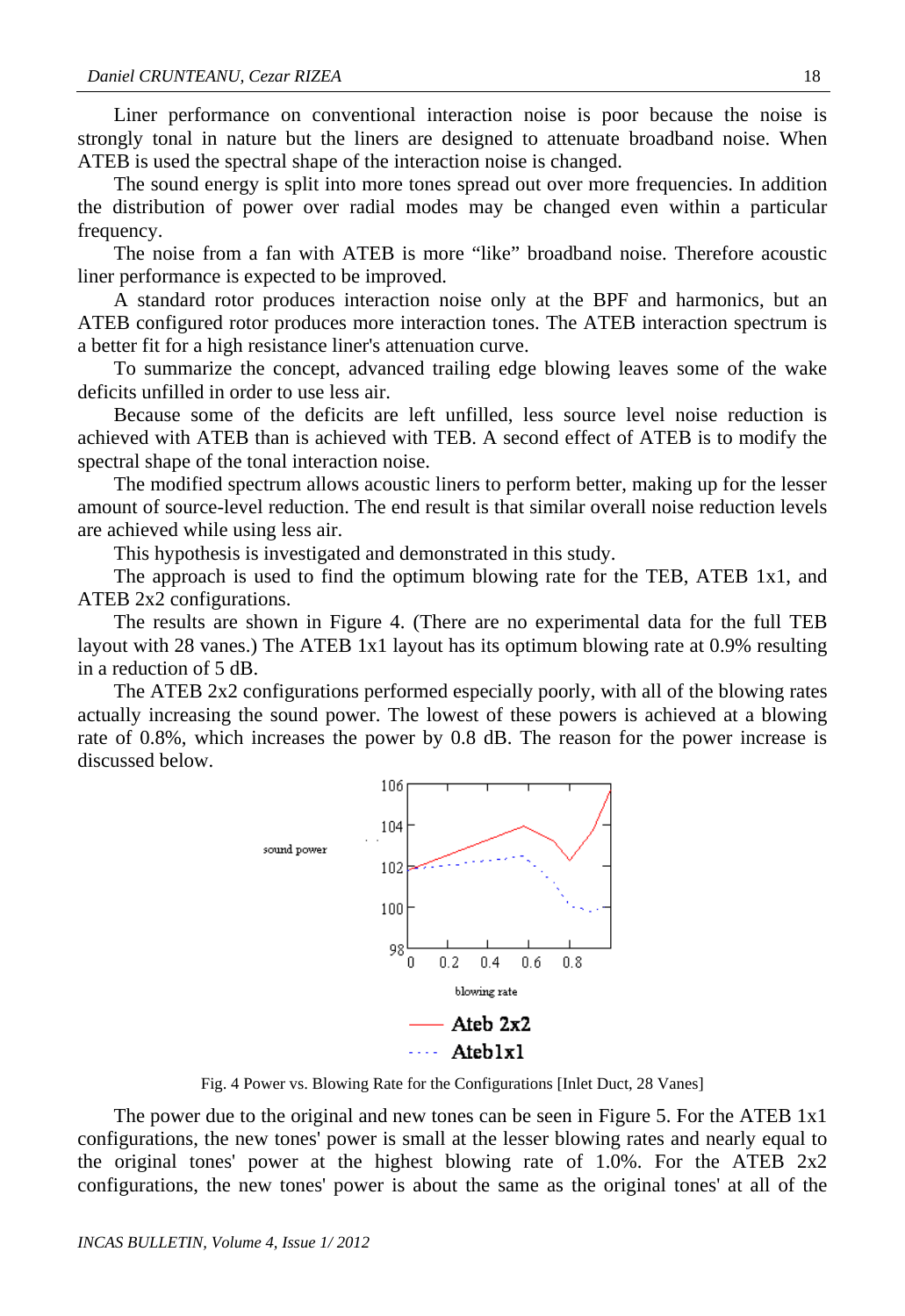blowing rates. This explains the poor performance of ATEB 2x2 according to the far-field data; the new tones contribute too much power for effective overall noise reduction to occur.



Fig. 5 Original and New Tones' Power for [Inlet Duct, 28 Vanes, ATEB 1x1, Hardwall] and [Inlet Duct, 28 Vanes, ATEB 2x2, Hardwall]

This section discusses configurations using the aft duct of the rig and 28 vanes. The optimum blowing rates are found using the same method as in the above sections, and shown in Figure 6.

The optimum blowing rate is 0.8% for both configurations, with ATEB 1x1 and ATEB 2x2 giving power reductions of 3.4 and 2.0 dB, respectively.



Fig. 6 Power vs. Blowing Rate for the Configurations [Aft Duct, 28 Vanes]

The power due to the original and new tones can be seen in Figure 7. For the ATEB 1x1 configurations, the new tones' power is small at the lesser blowing rates and greater than the Original tones' power at the high blowing rates.

For the ATEB 2x2 configurations, the new tones' power is about the same as the original tones' at all of the blowing rates measured. This explains why ATEB 1x1 gives more overall power reduction than ATEB 2x2; the later configuration's performance is more limited by the new tones.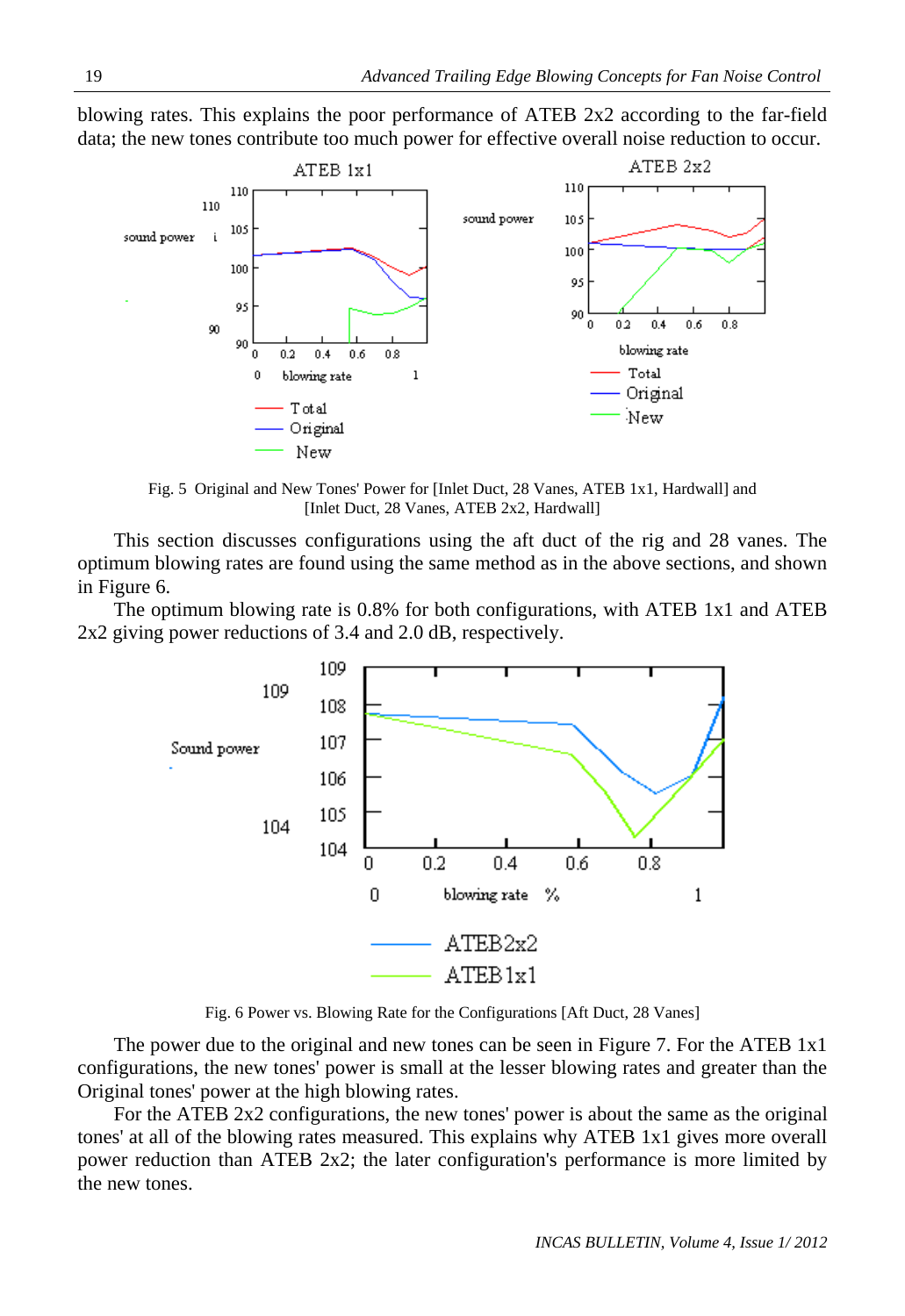

Fig. 7 Original and New Tones' Power for [Aft Duct, 28 Vanes, ATEB 1x1, Hardwall] and [Aft Duct, 28 Vanes, ATEB 2x2, Hardwall]

I have conducted a calculation in fluent: for an isolated profile, we have calculated the pressure coefficient, speed distribution and distribution of sound power levels (dB).

On the external border of the field of computing, has imposed the condition "light pressure field" that was imposed: - static pressure  $= 1$  atm

Initial data:

- static temperature = 15 C
- $-Mach = 0.3$
- flow direction, incidence -5 degrees
- turbulence intensity  $= 1\%$
- ratio of turbulent and molecular viscosity  $= 1$

Grid has 121 500 nodes and 120 972 quadrilateral cells. Calculation area has been extended about 20 strings around aerodynamic profile. Turbulence model is SST k-omega Menter's.



Fig. 8 Pressure Coefficient Fig. 9 Grid



*INCAS BULLETIN, Volume 4, Issue 1/ 2012*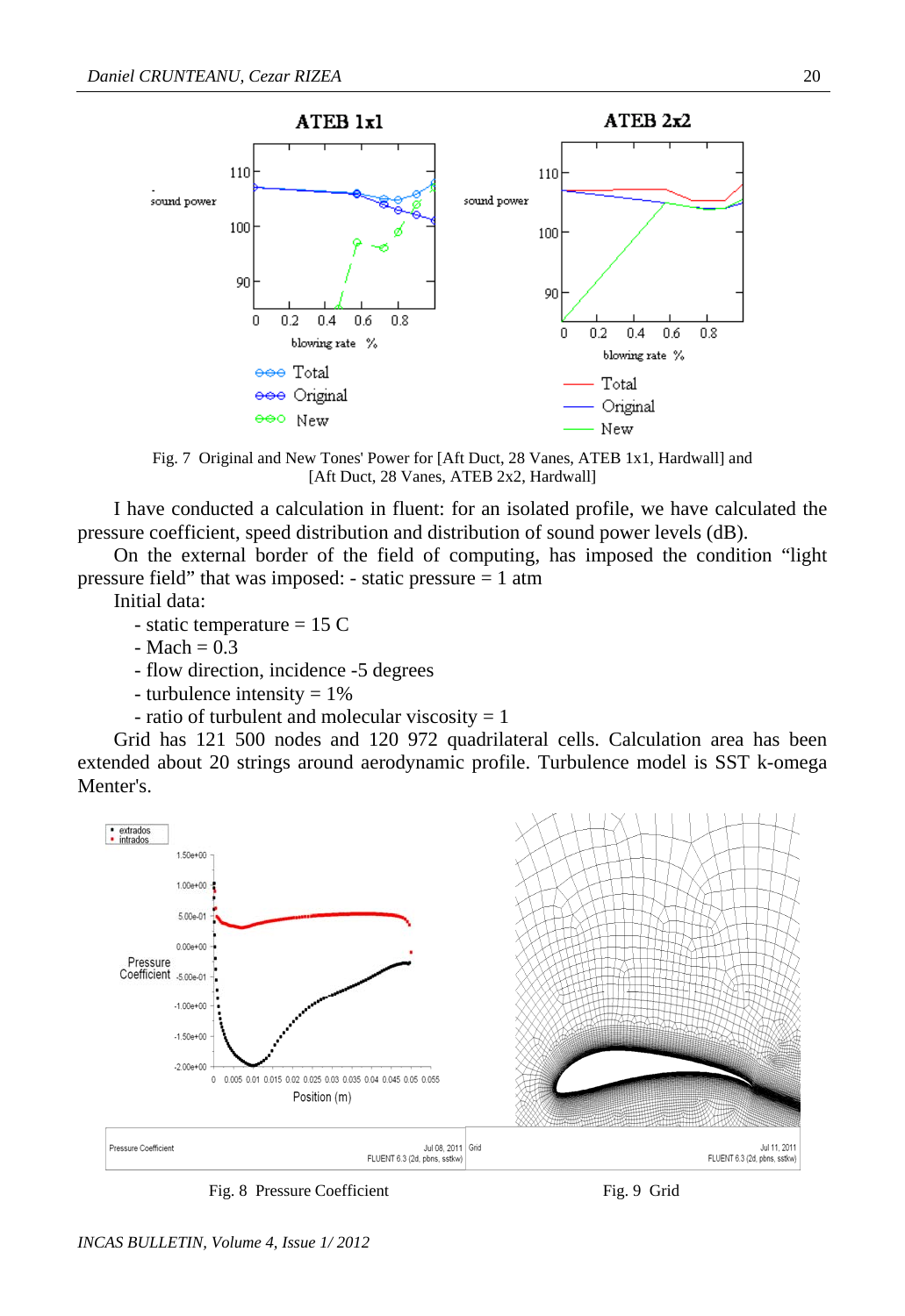

Fig. 10 Detail distribution of acoustic sources We note that the noise level is highest at the trailing edge.



Fig. 11 Detail distribution of speed.

### **3. CONCLUSIONS**

Trailing edge blowing (TEB) is a proven technique for reducing rotor / stator interaction noise, but is made impractical by the amount of air required. A new implementation of TEB was validated in this study. The concept "advanced trailing edge blowing" (ATEB) applies selective wake-filling to achieve noise reduction with less air used. This is possible because the modified spectral shape of interaction noise from advanced blowing layouts makes acoustic liners more effective. The interaction noise is spread over more frequencies and modes, behaving more like broadband noise and better matching liners' attenuation curves. This compensates for decreased source-level reduction due to leaving some wakes unfilled.

#### **REFERENCES**

- [1] \*\*\*, *The Federal Aviation Administration, Office of Environment and Energy, http://www.faa.gov/programs/en/impact/1976ANAP.*
- [2] D. Huff, *Technology Development for Aircraft Noise Alleviation,* Presented to Hiller Aviation Museum*,*  NASA Glenn Research Center, Cleveland Ohio, December 2000*.*
- *[*3] W. Lord, *Aircraft Noise Source Reduction Technology,* Airport Noise Symposium, Palm Springs California, March 2004.